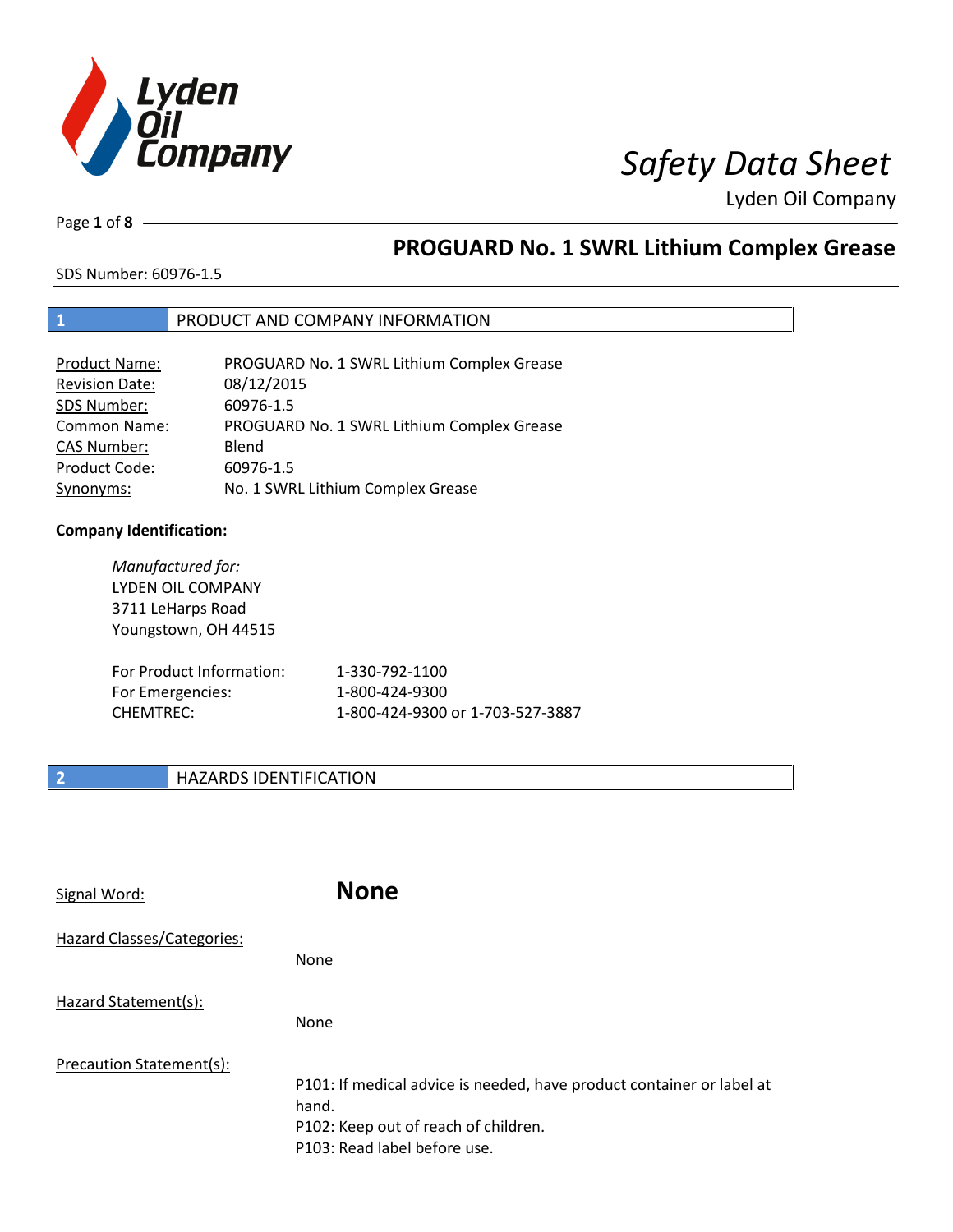

Page **2** of **8**

## **PROGUARD No. 1 SWRL Lithium Complex Grease**

SDS Number: 60976-1.5

Other Hazard Statement(s):

-NFPA Ratings: Health  $= 1$  $Fire = 1$ Reactivity  $= 0$ 

### **3** COMPOSITION / INFORMATION ON INGREDIENTS

Ingredients:

*Mixture of the substances listed below with nonhazardous additions.*

| <b>Chemical Name</b>                                      | <b>CAS Number</b> | Percentage |
|-----------------------------------------------------------|-------------------|------------|
| Distillates (petroleum), solvent-dewaxed heavy paraffinic | 64742-65-0        | 50-100     |
| Asphaltic Resin                                           | 8052-42-4         | 25-50      |
| Zinc Dialkylthiophosphate                                 | 68457-79-4        | $0.1 - 1$  |
| Antimony 0,0-dipropylphosphorodithioate                   | 15874-48-3        | $0.1 - 51$ |

*\*Any concentration shown as a range is to protect confidentiality or is due to batch variation.*

### **4** FIRST AID MEASURES

### Description of First Aid Measures:

| Inhalation:   |                                                                                                                                                                                                                                  |
|---------------|----------------------------------------------------------------------------------------------------------------------------------------------------------------------------------------------------------------------------------|
|               | Remove person to fresh air and keep comfortable breathing. In case<br>of unconsciousness, place patient stably in side position for<br>transportation. Call a POISON CENTER and consult medical attention if<br>you feel unwell. |
| Skin Contact: |                                                                                                                                                                                                                                  |
|               | Wash with plenty of water, if skin irritation occurs: get medical<br>attention. Remove contaminated clothing and wash before reuse.                                                                                              |
| Eye Contact:  |                                                                                                                                                                                                                                  |
|               | Rinse cautiously with water for several minutes. Remove contact<br>lenses if present and easy to do. Continue rinsing. If eye irritation<br>persists, get medical attention.                                                     |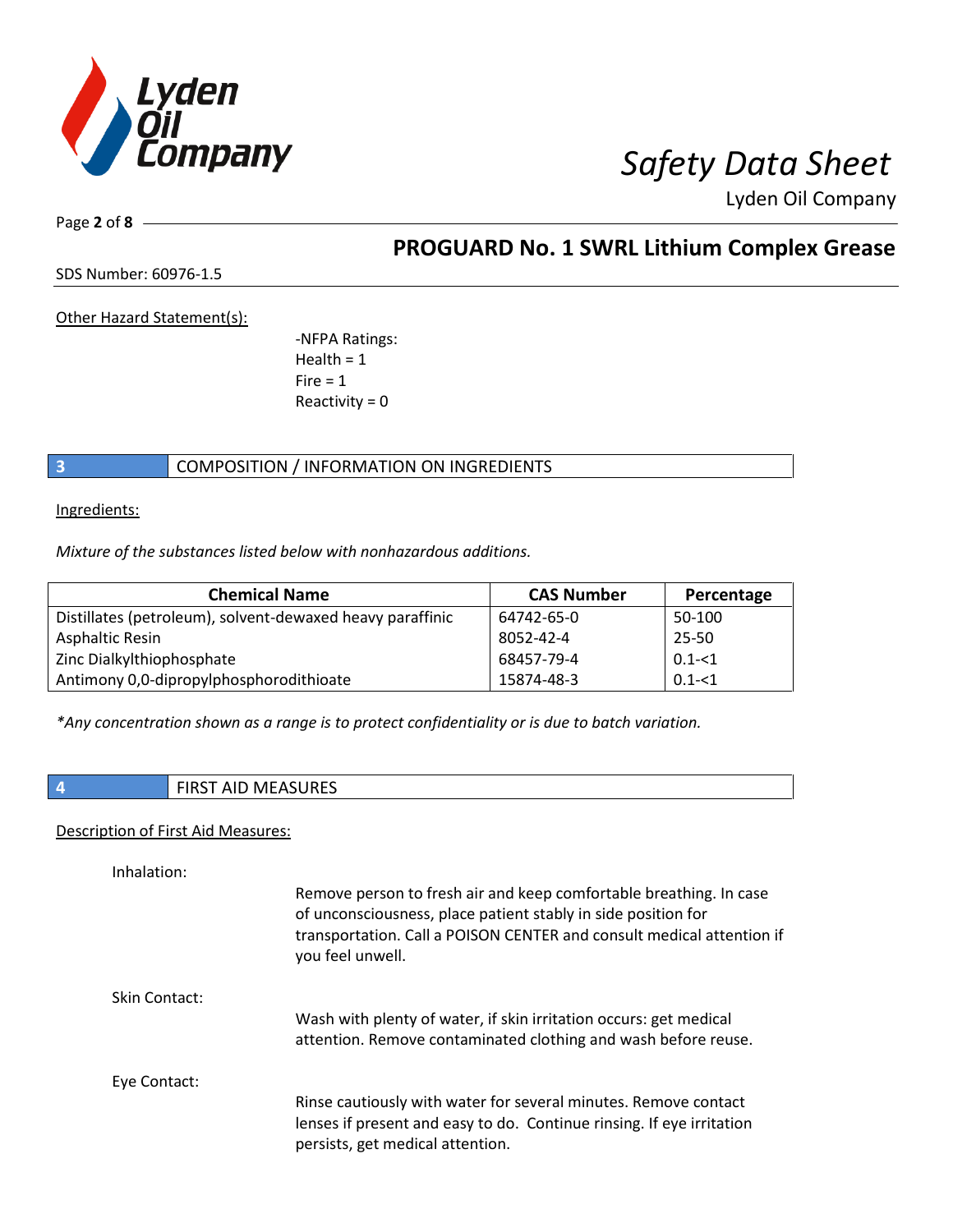

| Page 3 of 8 -                                         |                                                                                                                                                                                                   |
|-------------------------------------------------------|---------------------------------------------------------------------------------------------------------------------------------------------------------------------------------------------------|
|                                                       | <b>PROGUARD No. 1 SWRL Lithium Complex Grease</b>                                                                                                                                                 |
| SDS Number: 60976-1.5                                 |                                                                                                                                                                                                   |
| Ingestion:<br>attention.                              | Rinse mouth with water. If symptoms develop, obtain medical                                                                                                                                       |
| Symptoms and Effects, both acute and delayed:         | No further relevent data available.                                                                                                                                                               |
| <b>Recommended Actions:</b>                           | Treat symptomatically. Call a doctor or poison<br>control center for guidance.                                                                                                                    |
| FIRE FIGHTING MEASURES<br>5                           |                                                                                                                                                                                                   |
| Recommended Fire-Extinguishing Equipment:             | Use fire-fighting measures and equipment suitable<br>for the environment.                                                                                                                         |
| Possible Hazards During a Fire:                       | Hazardous combustion products may include: A<br>complex mixture of airborne solid and liquid<br>particulates and gases (smoke). Carbon monoxide.<br>Unidentified organic and inorganic compounds. |
| Recommendations to Firefighters:                      | No special measures required.                                                                                                                                                                     |
| <b>ACCIDENTAL RELEASE MEASURES</b><br>$6\phantom{1}6$ |                                                                                                                                                                                                   |
| <b>Personal Precautions:</b>                          | Avoid contact with skin and eyes.                                                                                                                                                                 |
| <b>Emergency Procedures:</b>                          | Contain spilled material, collect in suitable and<br>properly labeled containers.                                                                                                                 |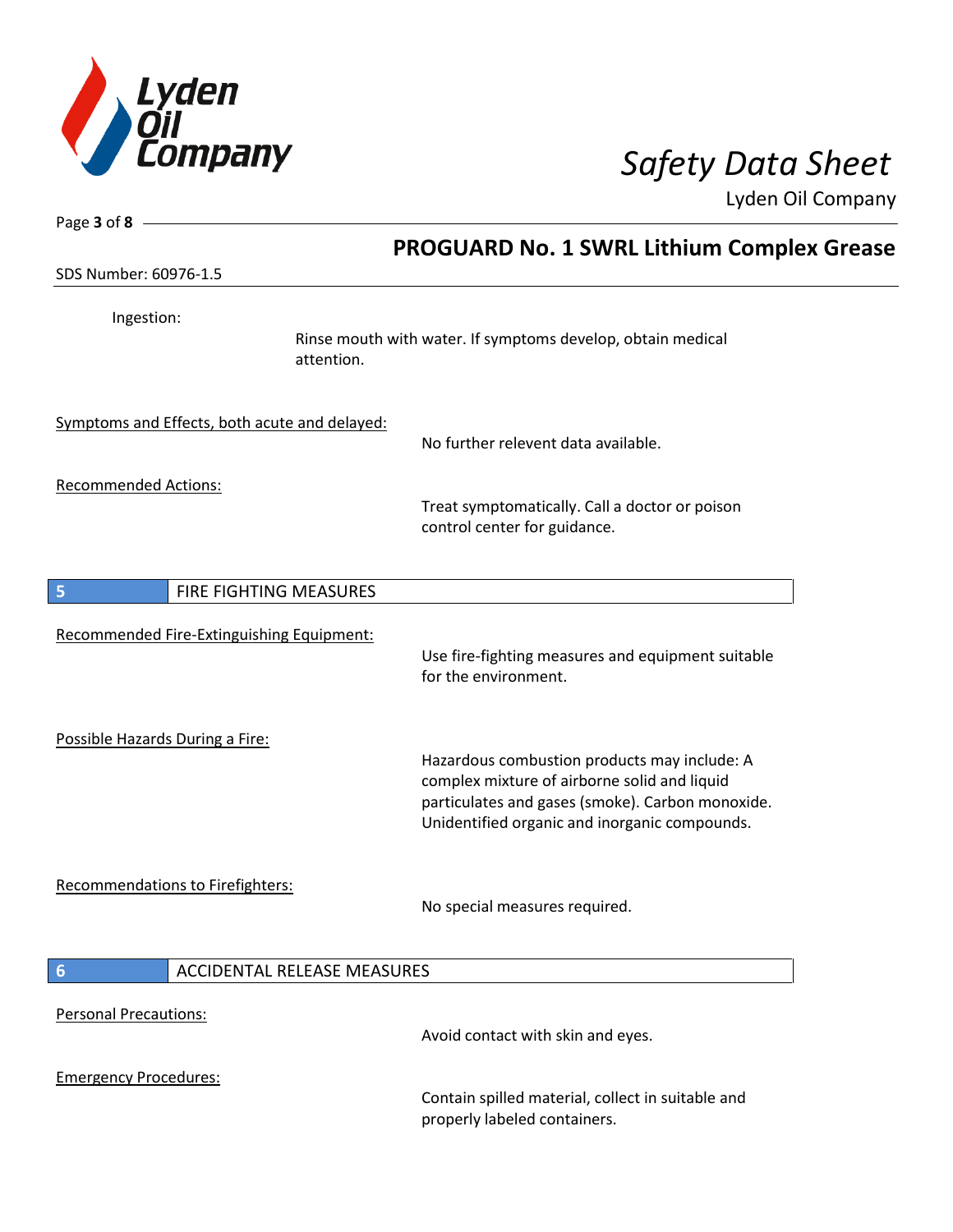

| Page 4 of $8 -$                   |                                                                                                                                                                                                                                                                                                                                                                                                   |
|-----------------------------------|---------------------------------------------------------------------------------------------------------------------------------------------------------------------------------------------------------------------------------------------------------------------------------------------------------------------------------------------------------------------------------------------------|
|                                   | <b>PROGUARD No. 1 SWRL Lithium Complex Grease</b>                                                                                                                                                                                                                                                                                                                                                 |
| SDS Number: 60976-1.5             |                                                                                                                                                                                                                                                                                                                                                                                                   |
| <b>Environmental Precautions:</b> | Do not allow to reach sewage system or any water<br>course.<br>Inform respective authorities in case of seepage                                                                                                                                                                                                                                                                                   |
| Cleanup Procedures:               | into water course or sewage system.<br>Do not allow to enter ground waters.                                                                                                                                                                                                                                                                                                                       |
|                                   | Absorb with liquid-binding material (sand,<br>diatomite, acid binders, universal binders, sawdust).                                                                                                                                                                                                                                                                                               |
| $\overline{7}$                    | <b>HANDLING AND STORAGE</b>                                                                                                                                                                                                                                                                                                                                                                       |
| <b>Handling Precautions:</b>      | Ensure good ventilation/exhaustion at the<br>workplace. Prevent formation of aerosols.                                                                                                                                                                                                                                                                                                            |
| <b>Storage Requirements:</b>      | Keep container tightly sealed.                                                                                                                                                                                                                                                                                                                                                                    |
| 8                                 | EXPOSURE CONTROLS / PERSONAL PROTECTION                                                                                                                                                                                                                                                                                                                                                           |
| <b>Exposure Limits:</b>           | -64742-65-0 Distillates (petroleum), solvent-dewaxed heavy paraffinic (50-100%):<br>ACGIH TLV - Long-term value: 5mg/m <sup>3</sup><br>OSHA PEL - Long-term value: 5mg/m <sup>3</sup>                                                                                                                                                                                                             |
|                                   | -Asphaltic Resin (25-50%):                                                                                                                                                                                                                                                                                                                                                                        |
|                                   | PEL - Long-term value: 5mg/m <sup>3</sup><br>REL-Short-term value: 10mg/m <sup>3</sup><br>Long-term value: 5mg/m <sup>3</sup><br>Ceiling limit value: 5mg/m <sup>3</sup> (15 minutes)<br>TLV - Short-term value: $10mg/m^3$<br>Long-term value: 5mg/m <sup>3</sup><br>BEI - Medium: urine, Time: end of shift at end or workweek, Parameter: 1-<br>Hydroxyprene with hydrolysis (nonquantitative) |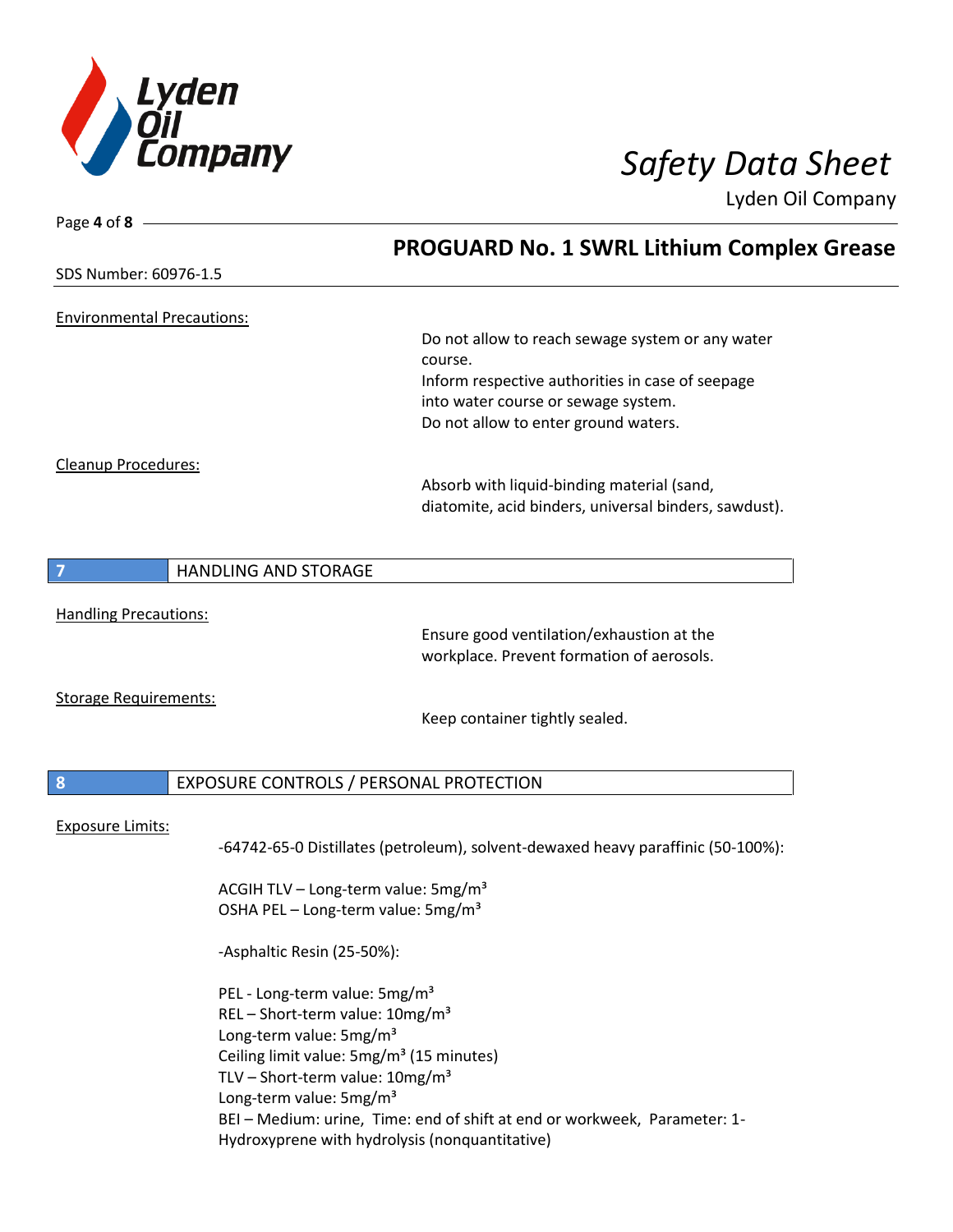

Page **5** of **8**

Lyden Oil Company

|                                | <b>PROGUARD No. 1 SWRL Lithium Complex Grease</b>  |
|--------------------------------|----------------------------------------------------|
| SDS Number: 60976-1.5          |                                                    |
| <b>Engineering Controls:</b>   |                                                    |
|                                | All ventilation should be designed in accordance   |
|                                | with OSHA standard (29 CFR 1910.94).               |
| Personal Protective Equipment: |                                                    |
|                                | Keep away from foodstuffs, beverages, and feed.    |
|                                | Immediately remove all soiled and contaminated     |
|                                | clothing.                                          |
|                                | Wash hands before breaks and at the end of work.   |
|                                | Avoid contact with eyes and skin.                  |
|                                | Use safety glasses and gloves.                     |
|                                | In case of low exposure or low pollution use       |
|                                | respiratory filter device. In case of intensive or |
|                                | longer exposure use respiratory protective device  |
|                                | that is independent of circulating air.            |
|                                |                                                    |

### **9** PHYSICAL AND CHEMICAL PROPERTIES

| Color:                        | Brown                           |
|-------------------------------|---------------------------------|
| <b>Physical State:</b>        | Semi-solid                      |
| Odor:                         | Petroleum-like                  |
| Odor Threshold:               | Data not available              |
| pH:                           | Data not available              |
| Melting Point:                | Data not available              |
| <b>Boiling Point:</b>         | 427° C / 801° F                 |
| <b>Boiling Range:</b>         | Data not available              |
| Flash Point:                  | 255° C / 491° F                 |
| <b>Evaporation Rate:</b>      | Data not available              |
| Flammability:                 | Data not available              |
| Flammability Limits:          | Data not available              |
| Vapor Pressure:               | Data not available              |
| Vapor Density:                | Data not available              |
| <b>Relative Density:</b>      | 8.076 pounds per gallon at 68°F |
| Solubilities:                 | Insoluble in water              |
| <b>Partition Coefficient:</b> | Data not available              |
| Auto-Ignition Temperature:    | Data not available              |
| Decomposition Temperature:    | Data not available              |
| Viscosity:                    | Data not available              |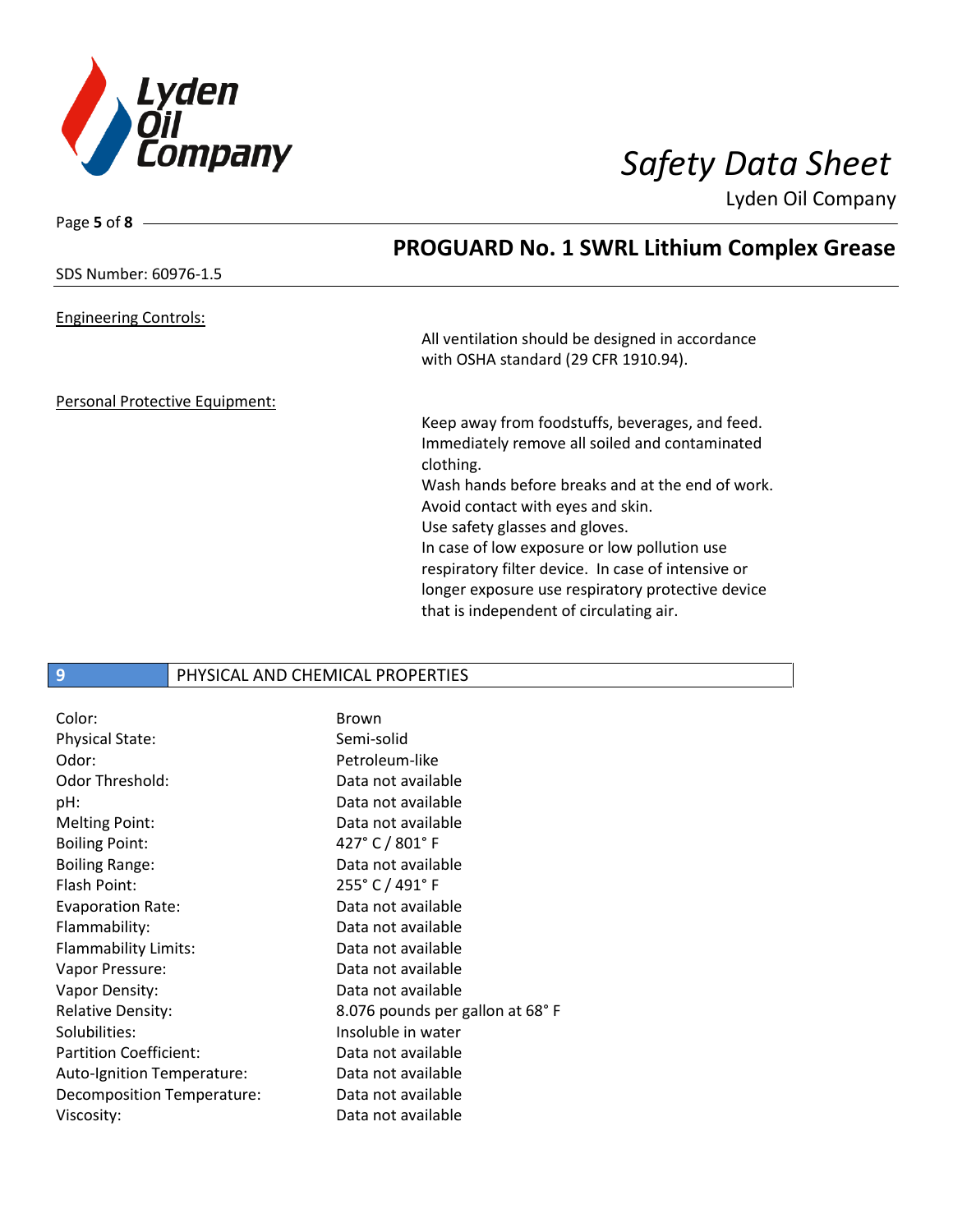

**PROGUARD No. 1 SWRL Lithium Complex Grease**

Lyden Oil Company

SDS Number: 60976-1.5

Page **6** of **8**

| 10                             | STABILITY AND REACTIVITY         |                                                                                                     |
|--------------------------------|----------------------------------|-----------------------------------------------------------------------------------------------------|
| Stability:                     |                                  | Stable under normal conditions.                                                                     |
| Reactivity:                    |                                  | Not reactive under normal conditions.                                                               |
| <b>Conditions to Avoid:</b>    |                                  | No further relevant information available.                                                          |
| <b>Hazardous Reactions:</b>    |                                  | No known hazardous reactions.                                                                       |
| Incompatible Materials:        |                                  | No further relevant information available.                                                          |
| <b>Decomposition Products:</b> |                                  | Hazardous decomposition products are not<br>expected to form.                                       |
| 11                             | <b>TOXICOLOGICAL INFORMATION</b> |                                                                                                     |
| Routes of Exposure:            |                                  |                                                                                                     |
|                                |                                  | Skin, eye contact, and inhalation are the primary<br>routes of exposure although exposure may occur |

Exposure Effects:

Measures of Toxicity:

routes of exposure although exposure may occur following accidental ingestion.

Irritant to skin and mucous membranes. Irritant to eyes. Inhalation of vapors or mists may cause irritation.

Acute Toxicity Estimates:

Oral LD50: 148079 mg/kg (rat) Dermal LD50: 5384 mg/kg (rabbit) Inhalative LC50: 1046 mg/l (4 hours) (rat)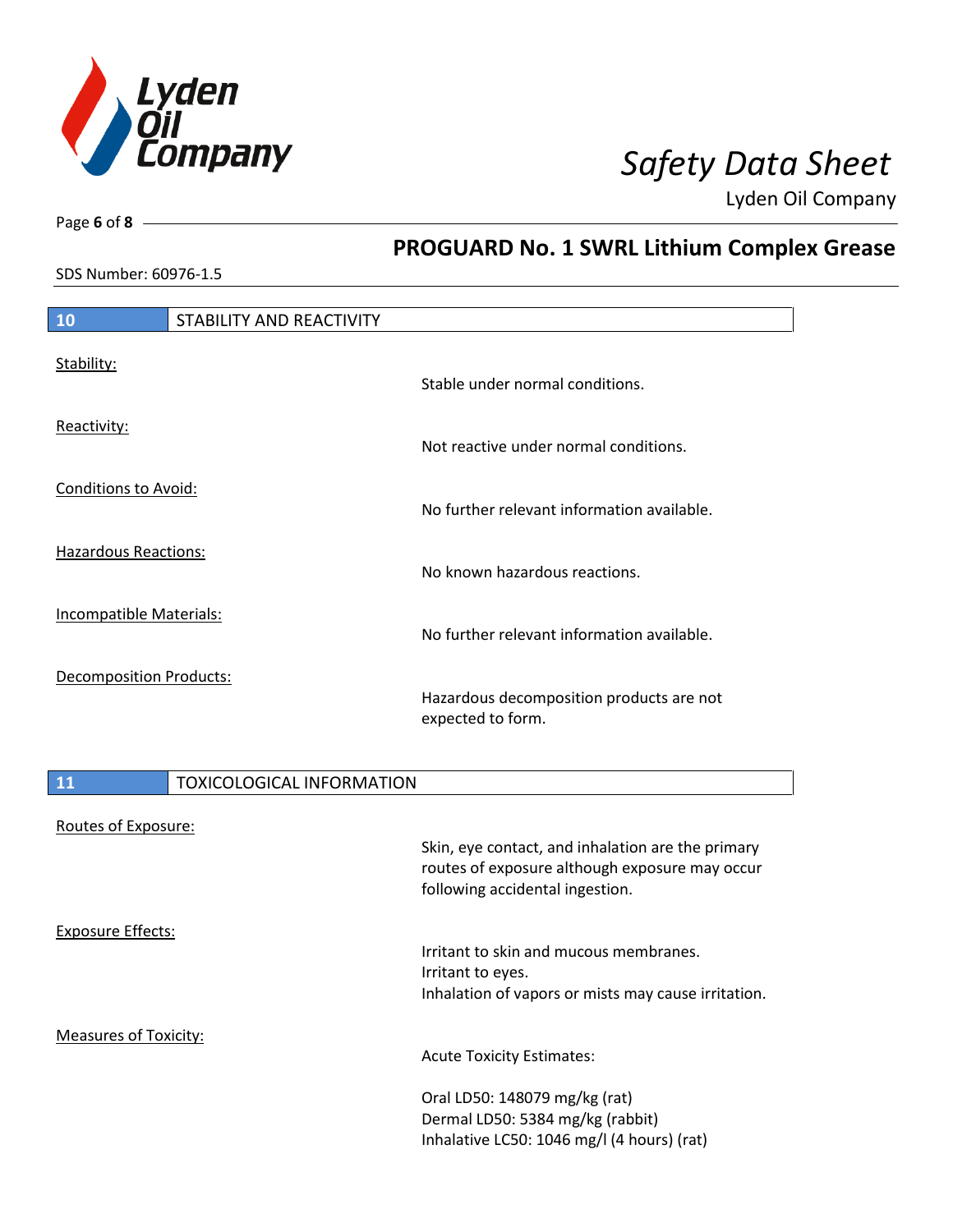

Page **7** of **8**

## **PROGUARD No. 1 SWRL Lithium Complex Grease**

SDS Number: 60976-1.5

Carcinogenic/Mutagenic Precautions:

Asphaltic resin: Carcinogenic category 2B (IARC). 9002-88-4 High Density Polyethylene Polymer: Carcinogenic category 3 (IARC).

I

### **12** ECOLOGICAL INFORMATION

Ecological Precautions:

Avoid exposing to the environment.

Ecological Effects:

Water hazard class 1 (self-assessment): Slightly hazardous to water.

| 13                          | <b>DISPOSAL CONSIDERATIONS</b> |                                                                                             |
|-----------------------------|--------------------------------|---------------------------------------------------------------------------------------------|
| Disposal Methods:           |                                | Dispose of waste material in accordance with all<br>local, state, and federal requirements. |
| Disposal Containers:        |                                | Use properly approved container for disposal.                                               |
| <b>Special Precautions:</b> |                                |                                                                                             |

Do not dispose of with household garbage. Do not flush to surface waters or drains.

### **14** TRANSPORT INFORMATION

UN Number: Data not available UN Shipping Name: Data not available Transport Hazard Class: Data not available Packing Group: Data not available

Environmental Hazards:

Data not available

Bulk Transport Guidance:

Data not available